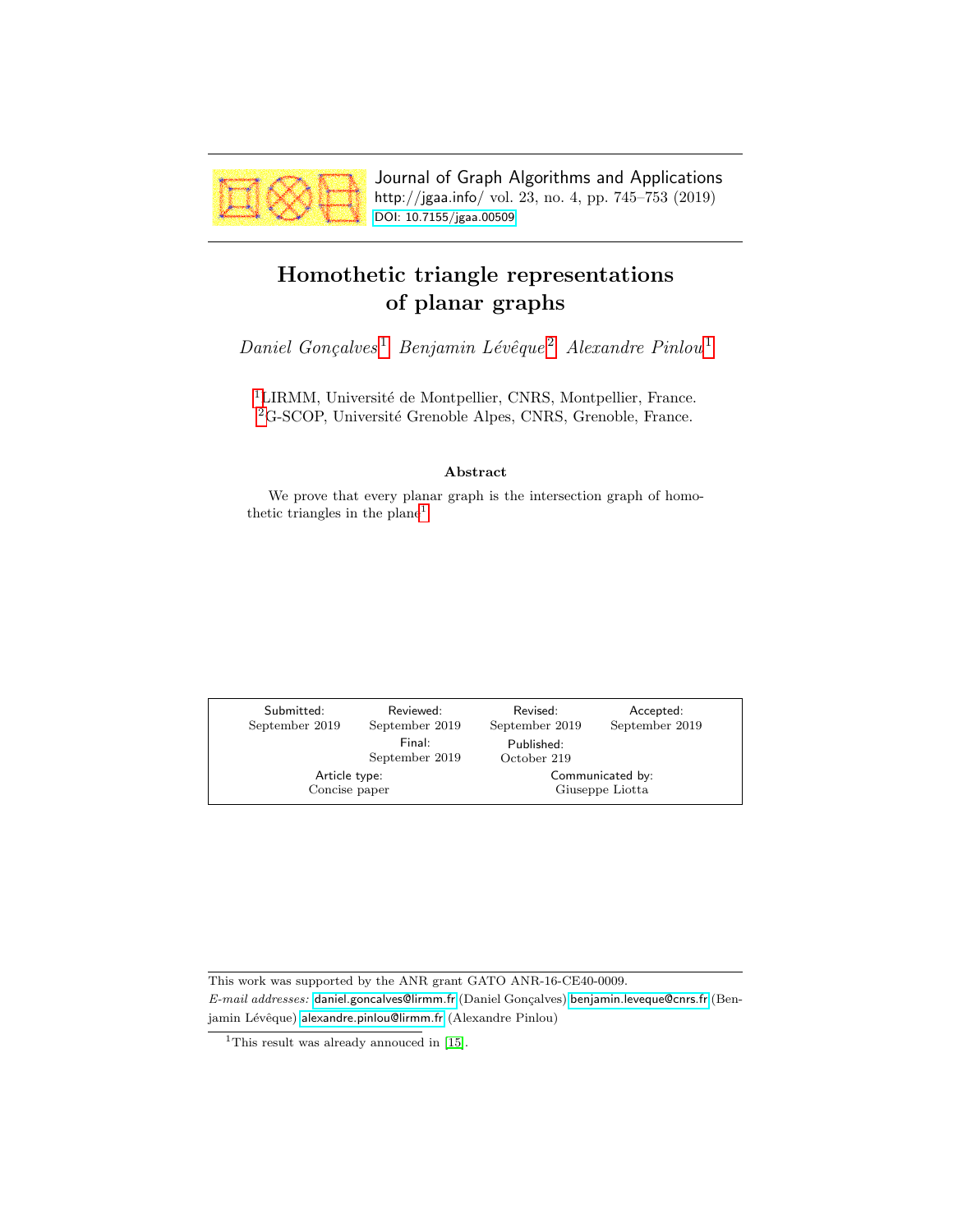## 1 Introduction

Here, an intersection representation is a collection of shapes in the plane. The intersection graph described by such a representation has one vertex per shape, and two vertices are adjacent if and only if the corresponding shapes intersect. In the following we only consider shapes that are homeomorphic to disks. In this context, if for an intersection representation the shapes are interior disjoint, we call such a representation a *contact representation*. In such a representation, a contact point is a point that is in the intersection of (at least) two shapes.

Research on contact representations of (planar) graphs with predefined shapes started with the work of Koebe in 1936, and was recently widely studied; see for example the literature for disks [\[3,](#page-7-0) [6,](#page-7-1) [17\]](#page-8-1), triangles [\[5\]](#page-7-2), homothetic triangles [\[4,](#page-7-3) [12,](#page-7-4) [15,](#page-8-0) [16,](#page-8-2) [24\]](#page-8-3), rectangles [\[9,](#page-7-5) [20,](#page-8-4) [25\]](#page-8-5), squares [\[18,](#page-8-6) [23\]](#page-8-7), pentagons [\[11\]](#page-7-6), hexagons [\[7\]](#page-7-7), convex bodies [\[22\]](#page-8-8), or (non-convex) axis aligned polygons [\[1,](#page-7-8) [2,](#page-7-9) [14\]](#page-8-9). In the present article, we focus on homothetic triangles. It has been shown that many planar graphs admit a contact representation with homothetic triangles.



<span id="page-1-1"></span>Figure 1: Contact representations with homothetic triangles.

### <span id="page-1-0"></span>**Theorem 1** Every 4-connected planar triangulation admits a contact representation with homothetic triangles.

Note that one cannot drop the 4-connectedness requirement from Theorem [1.](#page-1-0) Indeed, in every contact representation of  $K_{2,2,2}$  with homothetic triangles, there are three triangles intersecting in a point (see the right of Figure [1\)](#page-1-1). This implies that the triangulation (not 4-connected) obtained from  $K_{2,2,2}$  by adding a degree three vertex in every face does not admit a contact representation with homothetic triangles. Some questions related to this theorem remain open. For example, it is believed that if a triangulation  $T$  admits a contact representations with homothetic triangles, it is unique up to some choice for the triangles in the outer-boundary. However this statement is still not proved. Another line of research lies in giving another proof to Theorem [1](#page-1-0) (a combinatorial one), or in providing a polynomial algorithm constructing such a representation [\[8,](#page-7-10) [24\]](#page-8-3).

Theorem [1](#page-1-0) has a nice consequence. It allowed Felsner and Francis [\[10\]](#page-7-11) to prove that every planar graph has a contact representation with cubes in  $\mathbb{R}^3$ . In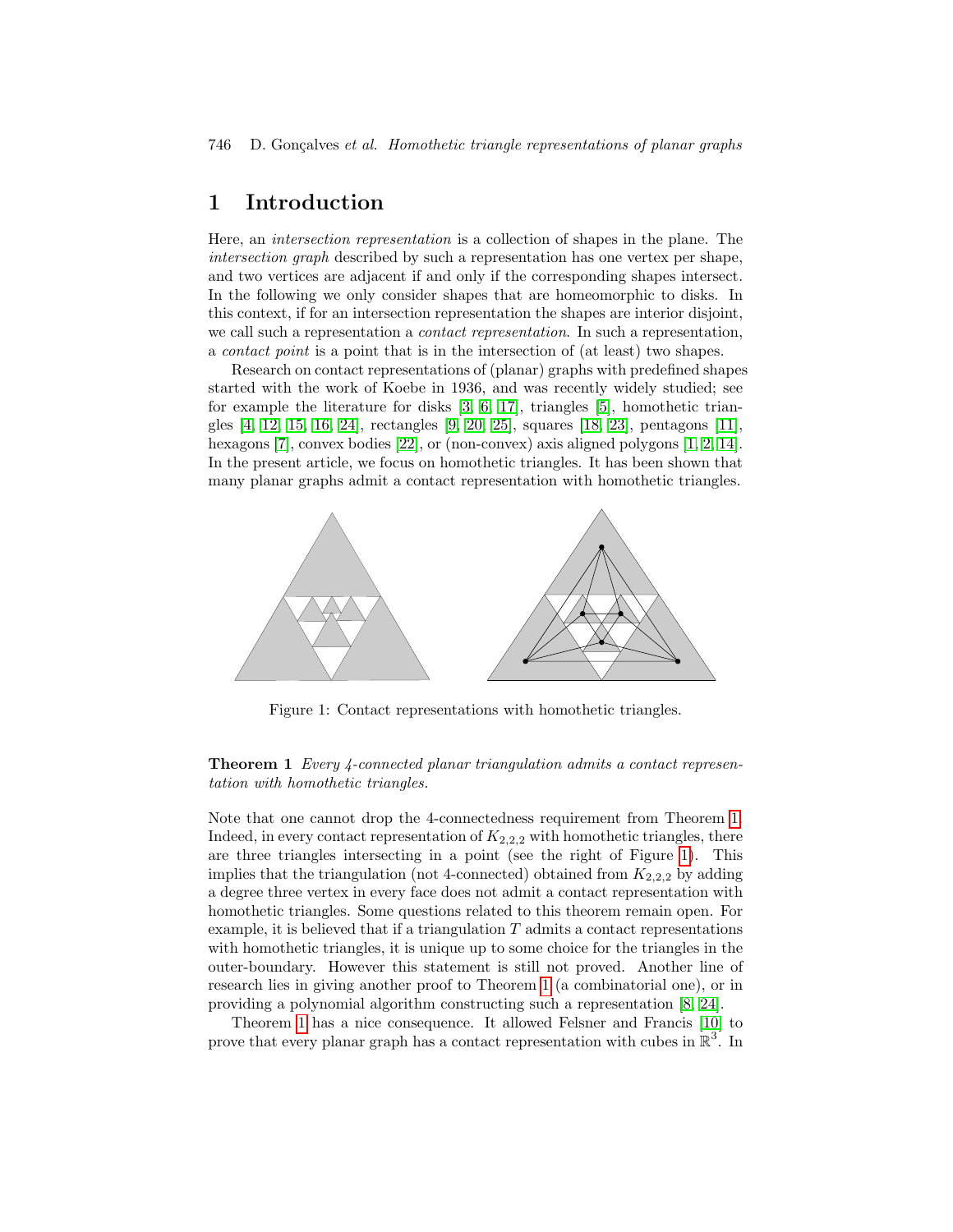the present paper we remain in the plane. Theorem [1](#page-1-0) is the building block for proving our main result. An intersection representation is said simple if every point belongs to at most two shapes.

<span id="page-2-0"></span>**Theorem 2** A graph is planar if and only if it has a simple intersection representation with homothetic triangles.

This answers a conjecture of Lehmann that planar graphs are max-tolerance graphs (as max-tolerance graphs have shown to be exactly the intersection graphs of homothetic triangles  $[16]$ ). Müller et al.  $[19]$  proved that for some planar graphs, if the triangle corners have integer coordinates, then their intersection representation with homothetic triangles needs coordinates of order  $2^{\Omega(n)}$ , where *n* is the number of vertices. The following section is devoted to the proof of Theorem [2.](#page-2-0)

## 2 Intersection representations with homothetic triangles

<span id="page-2-1"></span>It is well known that simple contact representations produce planar graphs. The following lemma is slightly stronger.

**Lemma 3** Consider a graph  $G = (V, E)$  given with a simple intersection representation  $C = \{c(v) : v \in V\}$ . If the shapes  $c(v)$  are homeomorphic to disks, and if for any couple  $(u, v) \in V^2$  the set  $c(u) \setminus c(v)$  is non-empty and connected, then G is planar.

**Proof:** Observe that since C is simple, the sets  $c^{\circ}(u) = c(u) \setminus (\cup_{v \in V \setminus \{u\}} c(v))$  are disjoint non-empty connected regions. Let us draw G by first choosing a point  $p_u$  inside  $c^{\circ}(u)$ , for representing each vertex u (see Figure [2\)](#page-3-0). Then for each neighbor v of u, draw a curve inside  $c^{\circ}(u)$  from  $p_u$  to the border of  $c(u) \cap c(v)$ (in the border of  $c^{\circ}(u)$ ) to represent the half-edge of uv incident to u. As the regions  $c^{\circ}(u)$  are disjoint and connected, this can be done without crossings. Finally, for each edge uv it is easy to link its two half edges by drawing a curve inside  $c(u) \cap c(v)$ . As the obtained drawing has no crossings, the lemma follows.  $\Box$ 

Note that for any two homothetic triangles  $\Delta$  and  $\Delta'$ , the set  $\Delta \setminus \Delta'$  is connected. Lemma [3](#page-2-1) thus implies the sufficiency of Theorem [2.](#page-2-0) For proving Theorem [2](#page-2-0) it thus suffices to construct an intersection representation with homothetic triangles for any planar graph G. In fact we restrict ourselves to (planar) triangulations because any such  $G$  is an induced subgraph of a triangulation  $T$ (an intersection representation of  $T$  thus contains a representation of  $G$ ). The following Proposition [4](#page-3-1) thus implies Theorem [2.](#page-2-0)

From now on we consider a particular triangle. Given a Cartesian coordinate system, let  $\Delta$  be the triangle with corners at coordinates  $(0,0), (0,1)$  and  $(1,0)$ (see Figure [3.](#page-3-2)(a)). Thus the homothets of  $\Delta$  have corners of the form  $(x, y)$ ,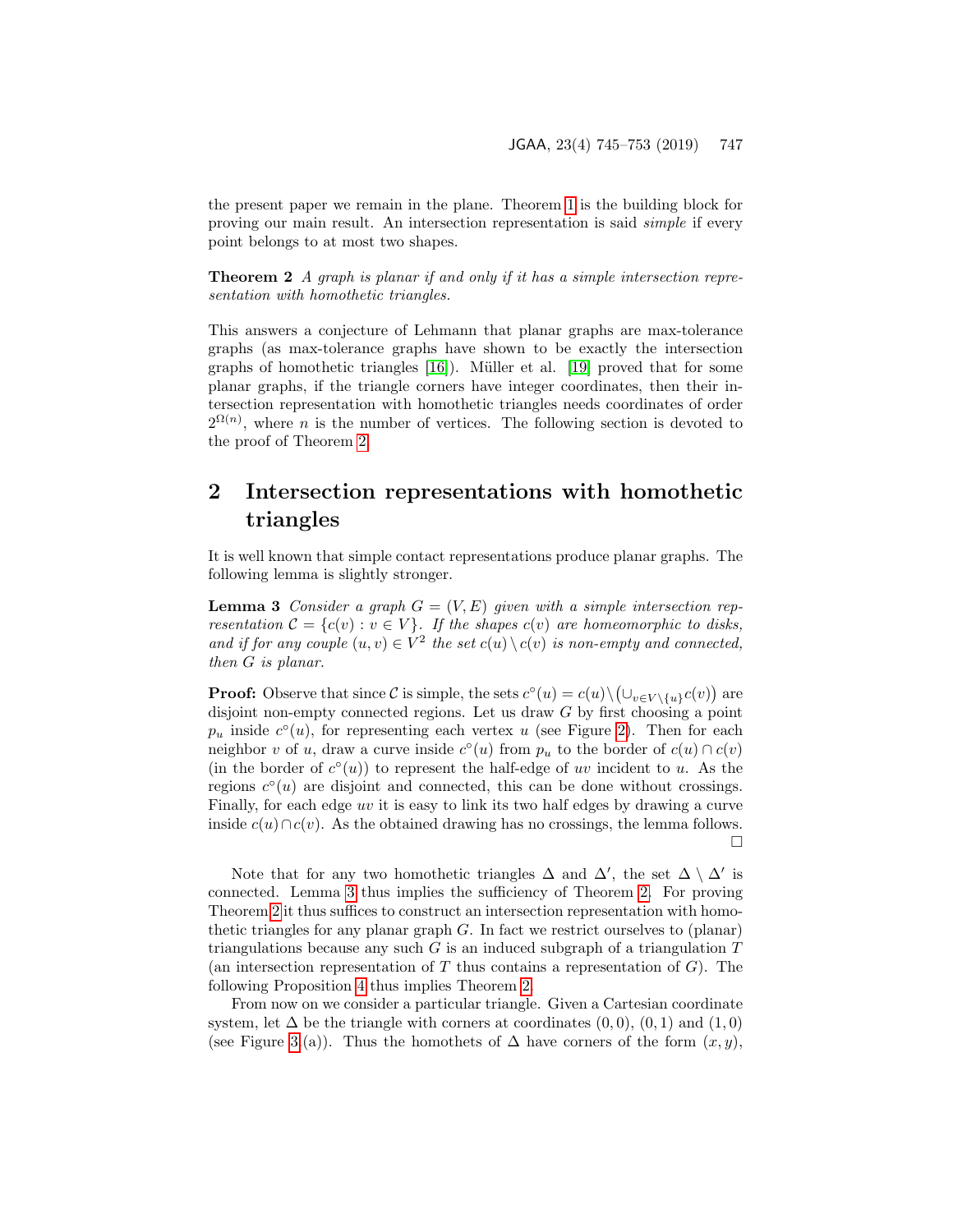

<span id="page-3-0"></span>Figure 2: (left) A non-simple intersection representation of  $K_{3,3}$  (right) How to draw a graph planarly from its simple intersection representation.



<span id="page-3-2"></span>Figure 3: (a) The triangle  $\Delta$  (b) The triangles  $t(u)$ ,  $t(v)$  and  $t(w)$ .

 $(x, y+h)$  and  $(x+h, y)$  with  $h > 0$ , and we call  $(x, y)$  their right corner and h their height.

<span id="page-3-1"></span>**Proposition 4** For any triangulation  $T$  with outer vertices  $a$ ,  $b$  and  $c$ , for any three triangles  $t(a)$ ,  $t(b)$ , and  $t(c)$  homothetic to  $\Delta$ , that pairewise intersect but do not intersect (i.e.  $t(a) \cap t(b) \cap t(c) = \emptyset$ ), and for any  $\epsilon > 0$ , there exists an intersection representation  $\mathcal{T} = \{t(v) : v \in V(T)\}\;$  of T with homothets of  $\Delta$ such that:

- (a) No three triangles intersect.
- (b) The representation is bounded by  $t(a)$ ,  $t(b)$ , and  $t(c)$  and the inner triangles intersecting those outer triangles intersect them on a point or on a triangle of height less than  $\epsilon$ .

Proof: Let us first prove the proposition for 4-connected triangulations. Theorem [1](#page-1-0) tells us that 4-connected triangulations have such a representation if we relax condition (a) by allowing 3 triangles  $t(u)$ ,  $t(v)$  and  $t(w)$  to intersect if they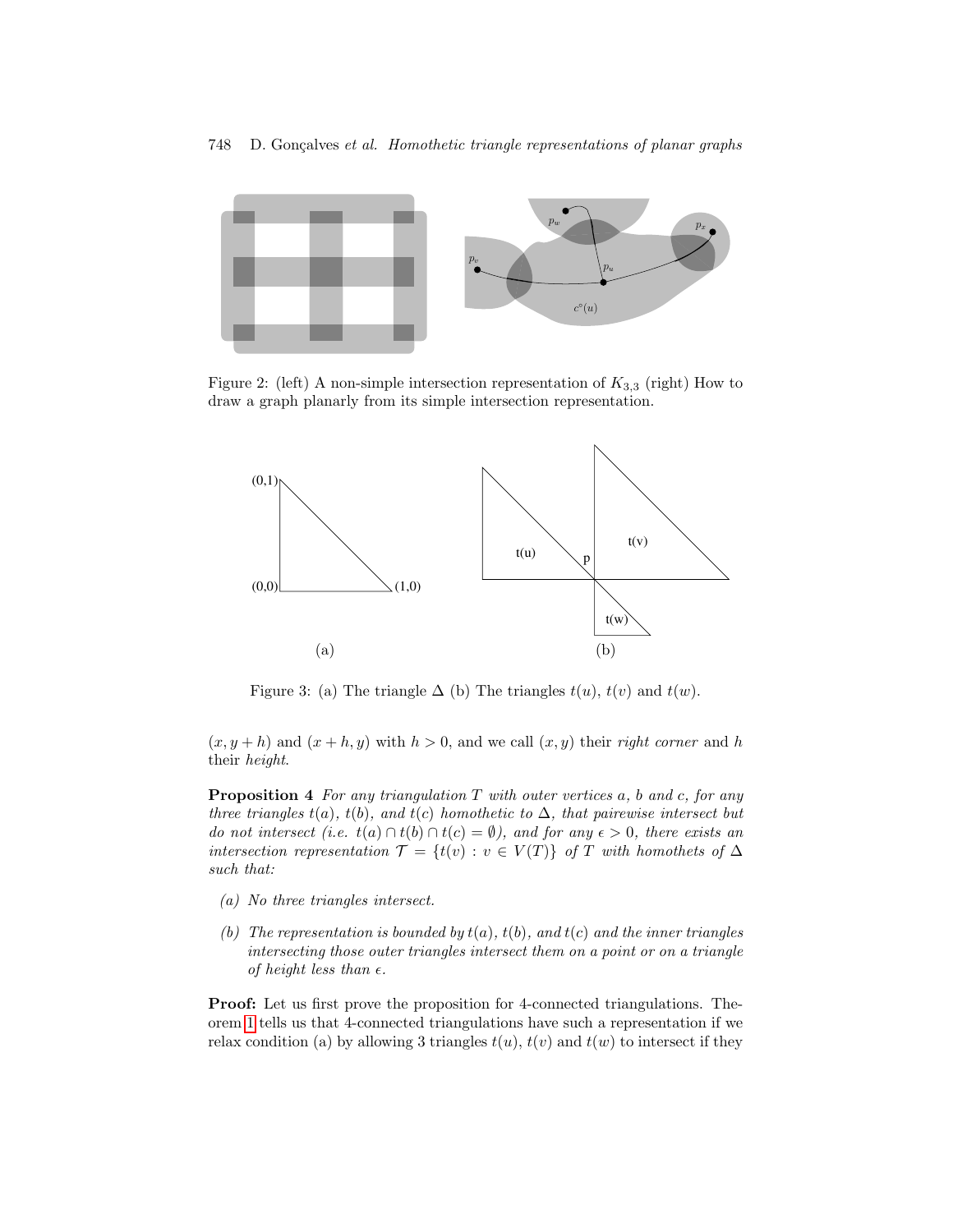pairewise intersect in the same single point p (i.e.  $t(u) \cap t(v) = t(u) \cap t(w) =$  $t(v) \cap t(w) = p$ . We call (a') this relaxation of condition (a), and we call "bad points", the points at the intersection of 3 triangles. Let us now reduce their number (to zero) as follows (and thus fulfill condition (a)).

Note that the corners of the outer triangles do not intersect inner triangles. This property will be preserved along the construction below.

Let  $p = (x_p, y_p)$  be the highest (i.e. maximizing  $y_p$ ) bad point. If there are several bad points at the same height, take among those the leftmost one (i.e. minimizing  $x_p$ ). Then let  $t(u)$ ,  $t(v)$  and  $t(w)$  be the three triangles pairewise intersecting at p. Let us denote the coordinates of their right corners by  $(x_u, y_u)$ ,  $(x_v, y_v)$  and  $(x_w, y_w)$ , and their height by  $h_u$ ,  $h_v$  and  $h_w$ . Without loss of generality we let  $p = (x_u + h_u, y_u) = (x_v, y_v) = (x_w, y_w + h_w)$  (see Figure [3.](#page-3-2)(b)). By definition of  $p$  it is clear that  $p$  is the only bad point around  $t(u)$ . Note also that none of  $t(u)$ ,  $t(v)$  and  $t(w)$  is an outer triangle.



<span id="page-4-0"></span>Figure 4: (a) Step 1 (b) Step 2

**Step 1:** By definition of p and  $t(u)$ , the corner  $q = (x_u, y_u + h_u)$  of  $t(u)$  is not a bad point. Now inflate  $t(u)$  in order to have its right angle in  $(x_u - \epsilon_1, y_u)$ and height  $h_u + \epsilon_1$ , for a sufficiently small  $\epsilon_1 > 0$  (see Figure [4.](#page-4-0)(a)). Here  $\epsilon_1$ is sufficiently small to avoid new pairs of intersecting triangles, new triples of intersecting triangles, or an intersection between  $t(u)$  and an outer triangle on a too big triangle (with height  $\geq \epsilon$ ). Since the new  $t(u)$  contains the old one, the triangles originally intersected by  $t(u)$  are still intersected. Hence,  $t(u)$  intersects the same set of triangles, and the new representation is still a representation of T. Since there was no bad point distinct from  $p$  around  $t(u)$ , it is clear by the choice of  $\epsilon_1 > 0$  that the new representation still fulfills (a') and (b). After this step we have the following.

**Claim 5** The top corner of  $t(u)$  is not a contact point.

**Step 2:** For every triangle  $t(z)$  that intersects  $t(u)$  on a single point of the open segment  $[p, q]$  do the following. Denote  $(x_z, y_z)$  the right corner of  $t(z)$ ,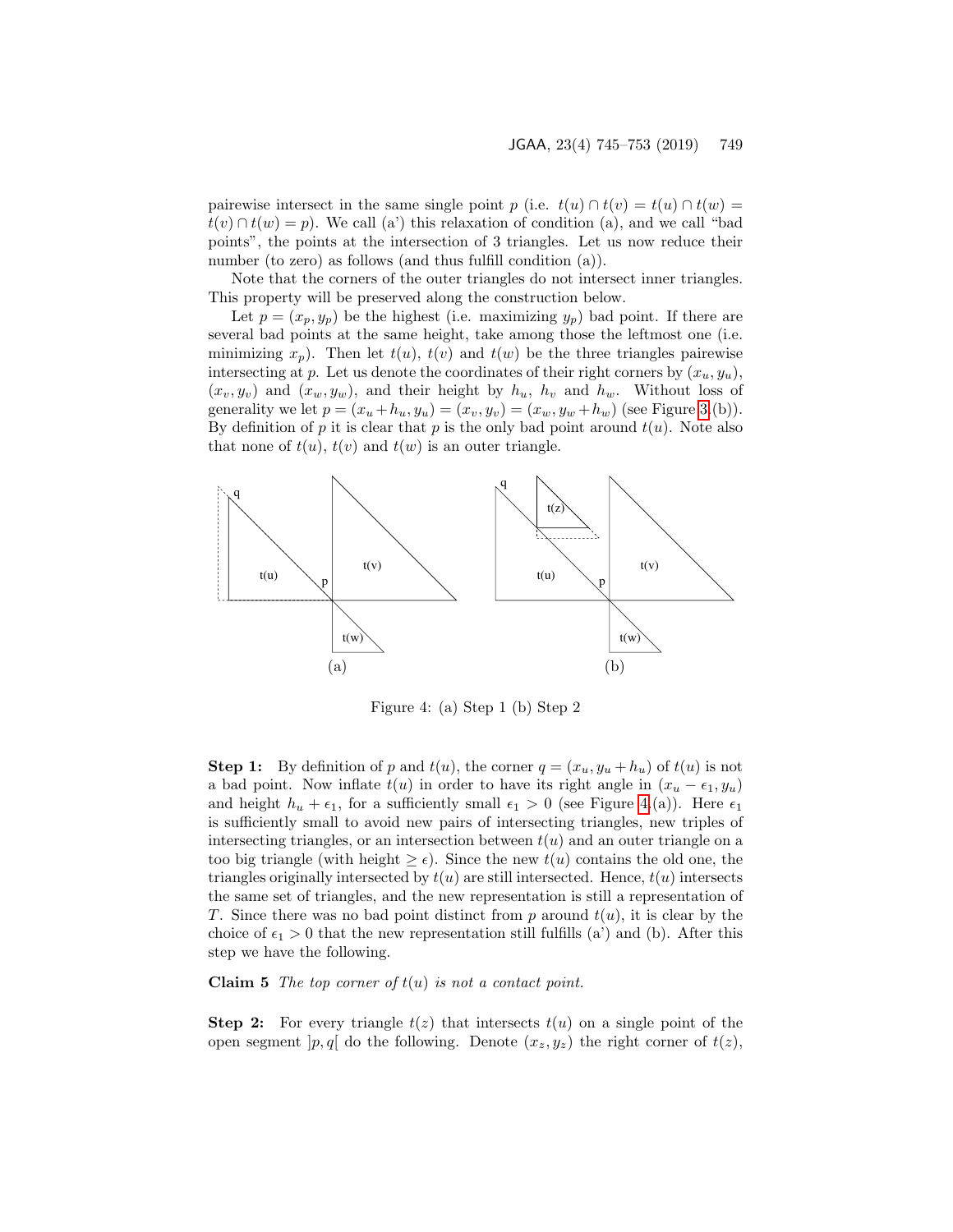#### 750 D. Gonçalves et al. Homothetic triangle representations of planar graphs

and  $h_z$  its height. Note that  $t(z)$  is an inner triangle of the representation and that by definition of p there is no bad point involving  $t(z)$ . Now inflate  $t(z)$  in order to have its right corner at  $(x_z, y_z - \epsilon_2)$ , and height  $h_z + \epsilon_2$ , for a sufficiently small  $\epsilon_2 > 0$  (see Figure [4.](#page-4-0)(b)). Here  $\epsilon_2$  is again sufficiently small to avoid new pairs or new triples of intersecting triangles, and to preserve (b). Since  $t(z)$  was not involved in a bad point, the new representation still fulfills (a'). Since the new  $t(z)$  contains the old one, the triangles originally intersected by  $t(z)$  are still intersected. Hence,  $t(z)$  intersects the same set of triangles, and the new representation is still a representation of T. After doing this to every  $t(z)$  we have the following.

**Claim 6** There is no contact point on  $[p, q]$ .



<span id="page-5-0"></span>Figure 5: (a) Step 3 (b) Condition (c)

**Step 3:** Now translate  $t(u)$  downwards in order to have its right corner in  $(x_u, y_u - \epsilon_3)$ , and inflate  $t(v)$  in order to have its right angle in  $(x_v - \epsilon_3, y_v)$ , and height  $h_v + \epsilon_3$ , for a sufficiently small  $\epsilon_3 > 0$  (see Figure [5.](#page-5-0)(a)). Here  $\epsilon_3$ is again sufficiently small to avoid new pairs or triples of intersecting triangles, and to preserve (b) but it is also sufficiently small to preserve the existing pairs of intersecting triangles. This last requirement can be fulfilled because the only intersections that  $t(u)$  could loose would be contact points on  $[p, q]$ , which do not exist.

After these three steps, it is clear that the new representation has one bad point less and induces the same graph. This proves the proposition for 4-connected triangulations. The conditions (a) and (b) imply the following property.

(c) For every inner face  $xyz$  of T, there exists a triangle  $t(xyz)$ , negatively homothetic to  $\Delta$ , which interior is disjoint to any triangle  $t(v)$  but which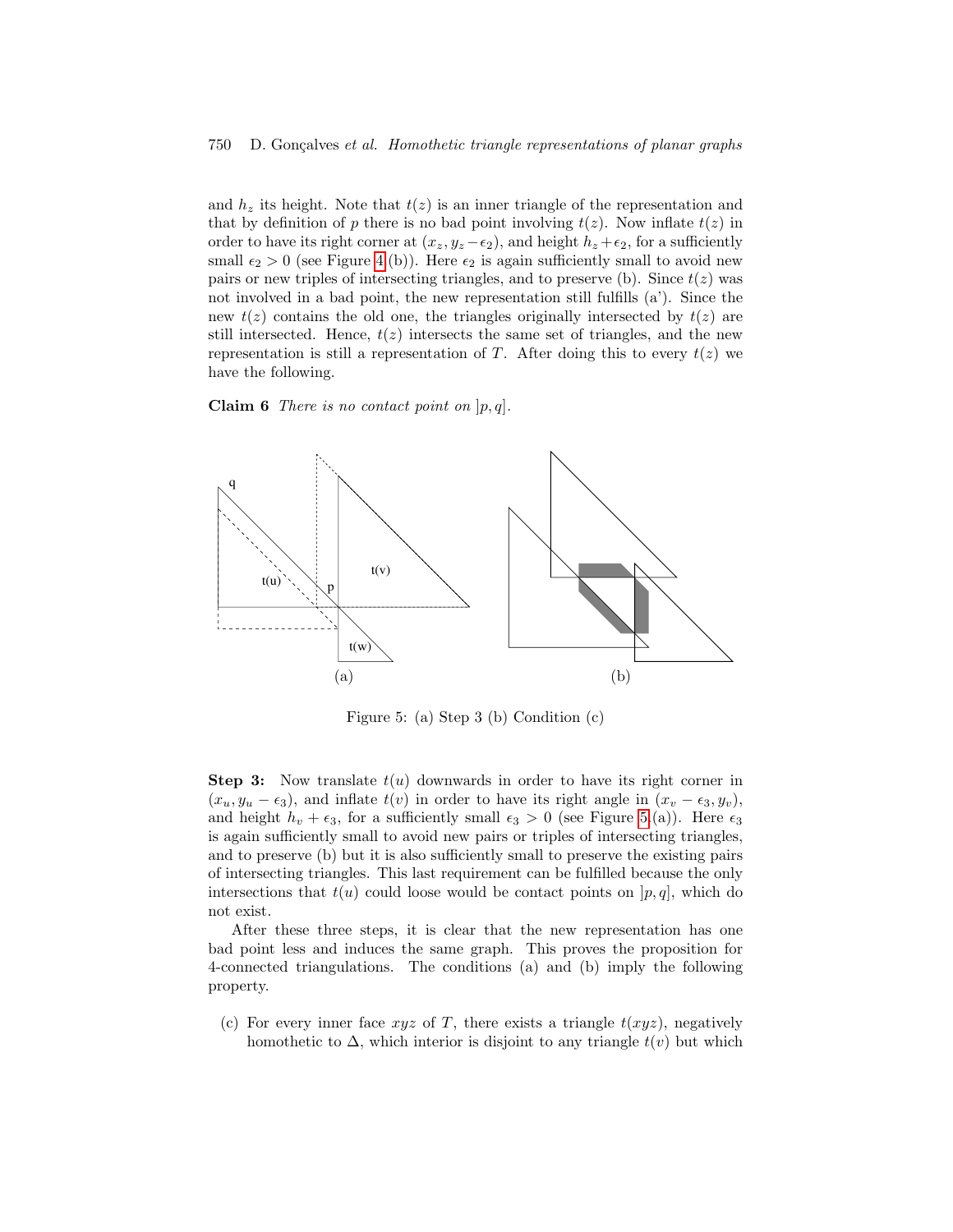3 sides are respectively contained in the sides of  $t(x)$ ,  $t(y)$  and  $t(z)$ . Furthermore, there exists an  $\epsilon' > 0$  such that any triangle t homothetic to  $\Delta$  of height  $\epsilon'$  with a side in  $t(x) \cap t(xyz)$  does not intersect any triangle  $t(v)$  with  $v \neq x$ , and similarly for y and z (see Figure [5.](#page-5-0)(b) where the grey regions represent the union of all these triangles).

We are now ready to prove the proposition for any triangulation  $T$ . We prove this by induction on the number of separating triangles. We just proved the initial case of that induction, when  $T$  has no separating triangle (i.e. when T is 4-connected). For the inductive step we consider a separating triangle  $(u, v, w)$  and we call  $T_{in}$  (resp.  $T_{out}$ ) the triangulation induced by the edges on or inside (resp. on or outside) the cycle  $(u, v, w)$ . By induction hypothesis  $T_{out}$ has a representation fulfilling (a), (b), and (c). Here we choose arbitrarily the outer triangles and  $\epsilon$ . Since uvw is an inner face of  $T_{out}$  there exists a triangle  $t(uvw)$  and an  $\epsilon' > 0$  (with respect to the inner face uvw) as described in (c). Then it suffices to apply the induction hypothesis for  $T_{in}$  (which outer vertices are u, v and w), with the already existing triangles  $t(u)$ ,  $t(v)$ , and  $t(w)$ , and for  $\epsilon'' = \min(\epsilon, \epsilon')$ . Then one can easily check that the obtained representation fulfills (a), (b), and (c). This completes the proof of the proposition.  $\Box$ 

## 3 Conclusion

Given a graph G its *incidence poset* is defined on  $V(G) \cup E(G)$  and it is such that x is greater than y if and only if x is an edge with an end at y. A triangle poset is a poset which elements correspond to homothetic triangles, and such that x is greater than y if and only if x is contained inside y. It has been shown that a graph is planar if and only if its incidence poset is a triangle poset  $[21]^2$  $[21]^2$  $[21]^2$ . Theorem [2](#page-2-0) improves on this result. Indeed, in the obtained representation the triangles  $t(u)$  corresponding to vertices intersect only if those vertices are adjacent, and the triangles corresponding to edges  $uv$ ,  $t(u) \cap t(v)$ , are disjoint.

In  $\mathbb{R}^3$ , one can define *tetrahedral posets* as those which elements correspond to homothetic tetrahedrons in  $\mathbb{R}^3$ , and such that x is greater than y if and only if  $x$  is contained inside  $y$ . Unfortunately, graphs whose incidence poset is tetrahedral do not always admit an intersection representation in  $\mathbb{R}^3$  with homothetic tetrahedrons. This is the case for the complete bipartite graph  $K_{n,n}$ , for a sufficiently large n. It is easy to show that its incidence poset is tetrahedral. In an intersection representation with homothetic tetrahedrons, let us prove that the smallest tetrahedron t has a limited number of neighbors that induce a stable set. Let  $t'$  be the tetrahedron centered at  $t$  and with three times its size. Note that every other tetrahedron intersecting  $t$ , intersects  $t'$ on a tetrahedron at least as large as  $t$ . The limited space in  $t'$  implies that one cannot avoid intersections among the neighbors of  $t$ , if they are too many. The interested reader will see in [\[13\]](#page-7-12) that these graphs defined by tetrahedral incidence posets also escape a characterization as TD-Delaunay graphs.

<sup>2</sup>Triangle posets are exactly dimension three posets.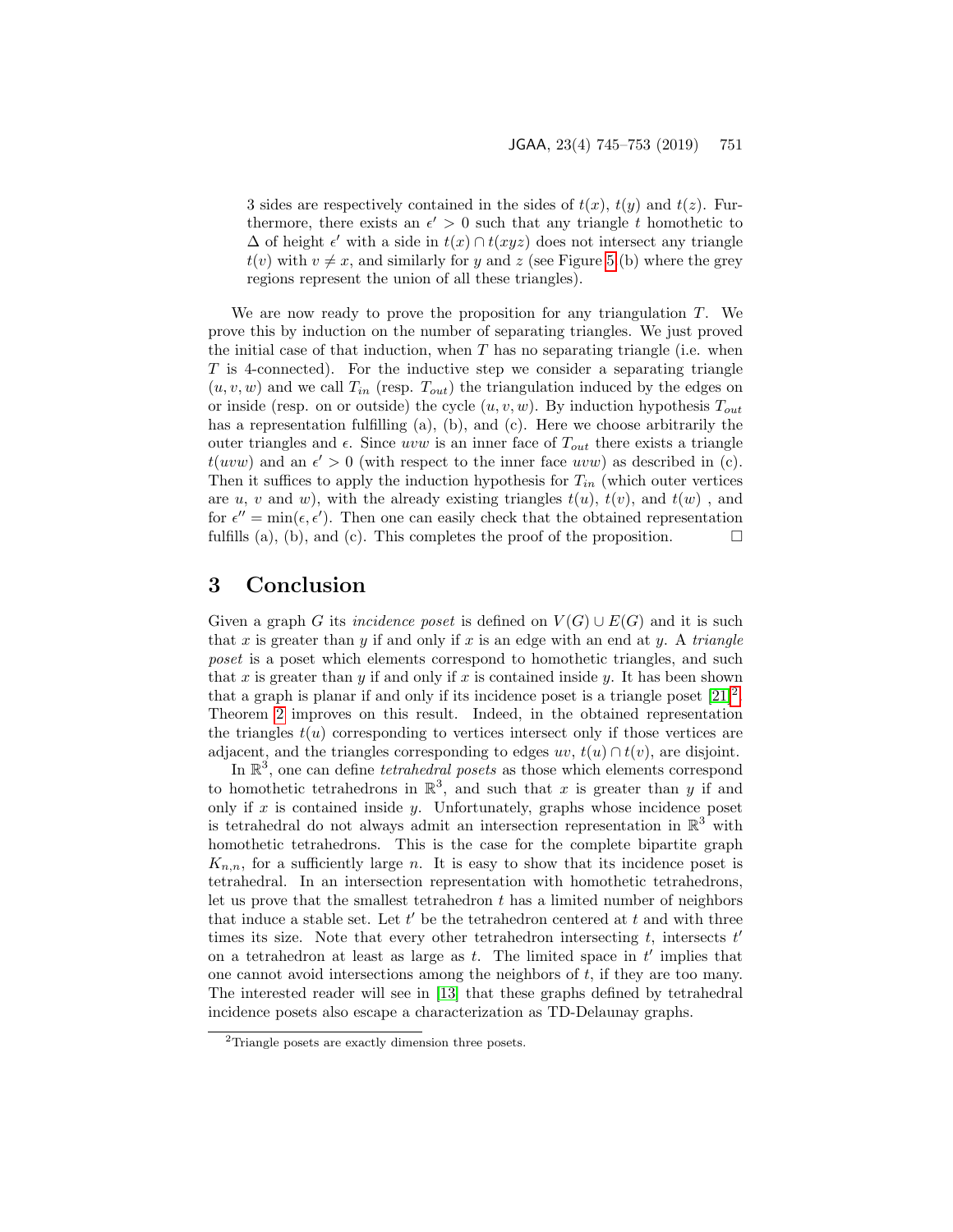## References

- <span id="page-7-8"></span>[1] M. Alam, T. Biedl, S. Felsner, M. Kaufmann, and S. Kobourov. Proportional contact representations of planar graphs. Journal of Graph Algorithms and Applications, 16(3):701–728, 2012. [doi:10.7155/jgaa.00276](http://dx.doi.org/10.7155/jgaa.00276).
- <span id="page-7-9"></span>[2] M. Alam, T. Biedl, S. Felsner, M. Kaufmann, S. Kobourov, and T. Ueckerdt. Computing cartograms with optimal complexity. Discrete & Computational Geometry, 50(3):784–810, 2013. [doi:10.1007/](http://dx.doi.org/10.1007/s00454-013-9521-1) [s00454-013-9521-1](http://dx.doi.org/10.1007/s00454-013-9521-1).
- <span id="page-7-0"></span>[3] E. Andreev. On convex polyhedra in lobachevsky spaces. Mat. Sbornik, Nov. Ser., 81:445–478, 1970.
- <span id="page-7-3"></span>[4] M. Badent, C. Binucci, E. Di Giacomo, W. Didimo, S. Felsner, F. Giordano, J. Kratochv´ıl, P. Palladino, M. Patrignani, and F. Trotta. Homothetic triangle contact representations of planar graphs. In Proc. of CCCG 2007, pages 233–236, 2007.
- <span id="page-7-2"></span>[5] H. de Fraysseix, P. O. de Mendez, and P. Rosenstiehl. On triangle contact graphs. Combinatorics, Probability and Computing, 3:233–246, 1994. [doi:](http://dx.doi.org/10.1017/S0963548300001139) [10.1017/S0963548300001139](http://dx.doi.org/10.1017/S0963548300001139).
- <span id="page-7-1"></span>[6] Y. C. de Verdi`ere. Un principe variationnel pour les empilements de cercles. Inventiones Mathematicae, 104(1):655–669, 1991. [doi:10.1007/](http://dx.doi.org/10.1007/BF01245096) [BF01245096](http://dx.doi.org/10.1007/BF01245096).
- <span id="page-7-7"></span>[7] C. Duncan, E. Gansner, Y. Hu, M. Kaufmann, and S. Kobourov. Optimal polygonal representation of planar graphs. Algorithmica, 63(3):672–691, 2012. [doi:10.1007/s00453-011-9525-2](http://dx.doi.org/10.1007/s00453-011-9525-2).
- <span id="page-7-10"></span>[8] S. Felsner. Triangle contact representations. Prague Midsummer Combinatorial Workshop XV, 2009.
- <span id="page-7-5"></span>[9] S. Felsner. Rectangle and square representations of planar graphs. In J. Pach, editor, Thirty Essays in Geometric Graph Theory, pages 213–248. Springer, 2013. [doi:10.1007/978-1-4614-0110-0\\_12](http://dx.doi.org/10.1007/978-1-4614-0110-0_12).
- <span id="page-7-11"></span>[10] S. Felsner and M. Francis. Contact representations of planar graphs with cubes,. In Proc. of SoCG '11, pages 315–320, 2011. [doi:10.1145/1998196.](http://dx.doi.org/10.1145/1998196.1998250) [1998250](http://dx.doi.org/10.1145/1998196.1998250).
- <span id="page-7-6"></span>[11] S. Felsner, H. Schrezenmaier, and R. Steiner. Pentagon contact representations. Electr. J. Comb., 25(3):P3.39, 2018.
- <span id="page-7-4"></span>[12] E. Gansner, Y. Hu, and S. Kobourov. On touching triangle graphs. In Proc. of Graph Drawing '10, LNCS, volume 6502, pages 250–261, 2011. [doi:10.1007/978-3-642-18469-7\\_23](http://dx.doi.org/10.1007/978-3-642-18469-7_23).
- <span id="page-7-12"></span>[13] D. Gonçalves and L. Isenmann. Dushnik-Miller dimension of TD-Delaunay complexes. Eur. J. of Combinatorics, to appear, 2019.